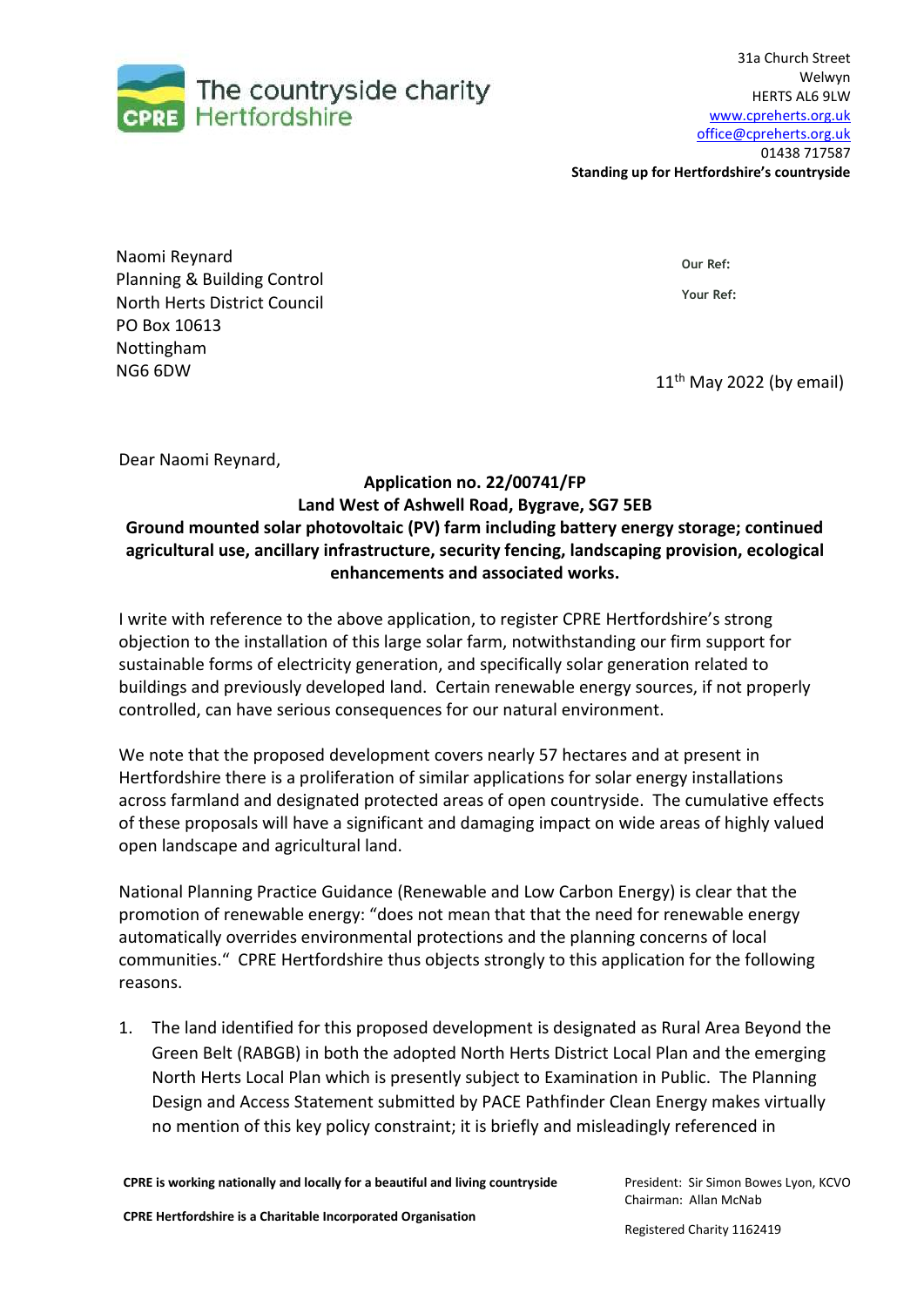

section 7.1.2 (page 44) 'Saved Local Plan Policies' which omits to indicate the protection offered by this policy to the countryside.

- 2. 'Saved' Policy 6 within the adopted North Herts District Local Plan seeks to "maintain existing countryside and villages and their character" with exceptions in certain specified villages and other circumstances related to individual buildings or "strictly necessary for agriculture." It is clearly inappropriate to suggest, as PACE implies, that a large-scale solar energy installation is equivalent to agricultural use and such an inference is misleading at best.
- 3. Strategic Policy SP5 Countryside and the Green Belt, in the emerging North Herts Local Plan (NHLP); "recognise(s) the intrinsic value of the countryside" and maintains the designation of RABGB where the Council "will operate a general policy of restraint" thus constituting a presumption against inappropriate development in this area. In describing RABGB, paragraph 4.59 on the NHLP notes that "In terms of intrinsic character and beauty, this area contains some of the highest quality countryside in the District" and the land proposed for this development performs vital functions as open countryside, both for agriculture and recreation, and for the conservation and enhancement of the natural environment.
- 4. The industrial nature of the photo-voltaic panels and associated infrastructure will change the nature of the countryside in this area for a generation. The presence of long rows of metal and glass panels, ancillary buildings and infrastructure would comprise a utilitarian and industrialised form of development contrasting directly with the unspoilt open qualities of the site and introduce a hugely discordant element into the local landscape.
- 5. As noted above, national Planning Policy Guidance (PPG) provides specific guidance on solar farms (Renewable and Low Carbon Energy) and notes that factors to consider include "the effect on a protected area such as an Area of Outstanding Natural Beauty or other designated areas." PPG also states that "the deployment of large-scale solar farms can have a negative impact on the rural environment, particularly in undulating landscapes."
- 6. Ministerial statements of April 2013 and March 2015 are also quoted in PPG, noting that the need for renewable energy should not automatically override environmental protection. The large extent of this proposal, approximately 57 hectares, will make a very considerable impact on the area, by virtue of both the solar panels themselves, and the associated infrastructure.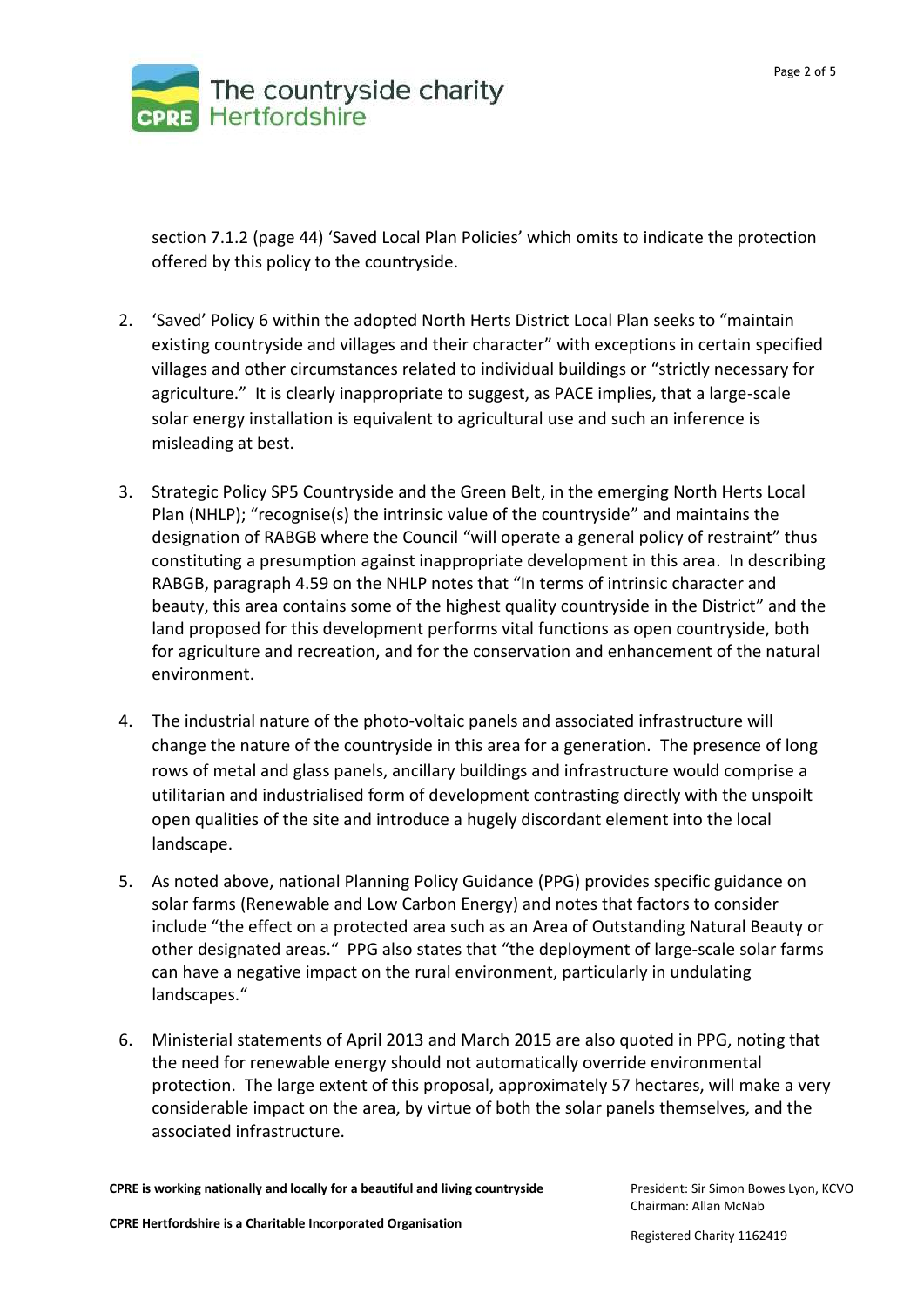

- 7. Ground-mounted solar installations are not locationally constrained as they require only direct sunlight. It is neither approprate nor necessary to locate such installations on valued open countrysde which has been designated to be protected through the Local Plan process.
- 8. The growing significant public and institutional response to this application indicates the inadequacy of the public consultation exercise undertaken by PACE in advance of its submission. Much play is made of the advance consultation results but it should be noted that already the number of responses received prior to submission (29) has been exceeded considerably by objections received since the application and this response is likely to grow significantly.
- 9. The area proposed is extensively used by the public and a number of public rights of way, including the Icknield Way, run adjacent or close to the land affected. Together with the proximity noted by many residents to the schedule monuments of Arbury Banks, this will further increase the visibility and impact of this proposal to an unacceptable extent.
- 10. The proposed development will comprise a large number of inverters, transformers and switchgear units, sub-stations and battery storage units. These are in addition to the arrays of PV panels, high fencing, together with pole mounted security cameras, gates and additional roads which will constitute a considerable and unacceptable industrialisation of the landscape.
- 11. Concerns are being increasingly raised with regard to the safety aspects of the battery storage facilities associated with large solar energy installations, including the fire risks connected with lithium-ion batteries. These are not susceptible to traditional fire-fighting techniques and we understand that the Hertfordshire Fire and Rescue Service is not equipped to deal with such risks.
- 12. The present use of the land for agriculture should be maintained. The Applicant states the land is categorised as Grade 2 which is defined as Best and Most Versatile (BMV) land by DEFRA. BMV land should clearly be used for food production to maintain and enhance domestic UK food security and this requirement will only increase in the future.
- 13. The Applicant asserts that agricultural uses of the land can be continued during its temporary use as a solar installation. This is again misleading and unlikely to be true in any meaningful sense.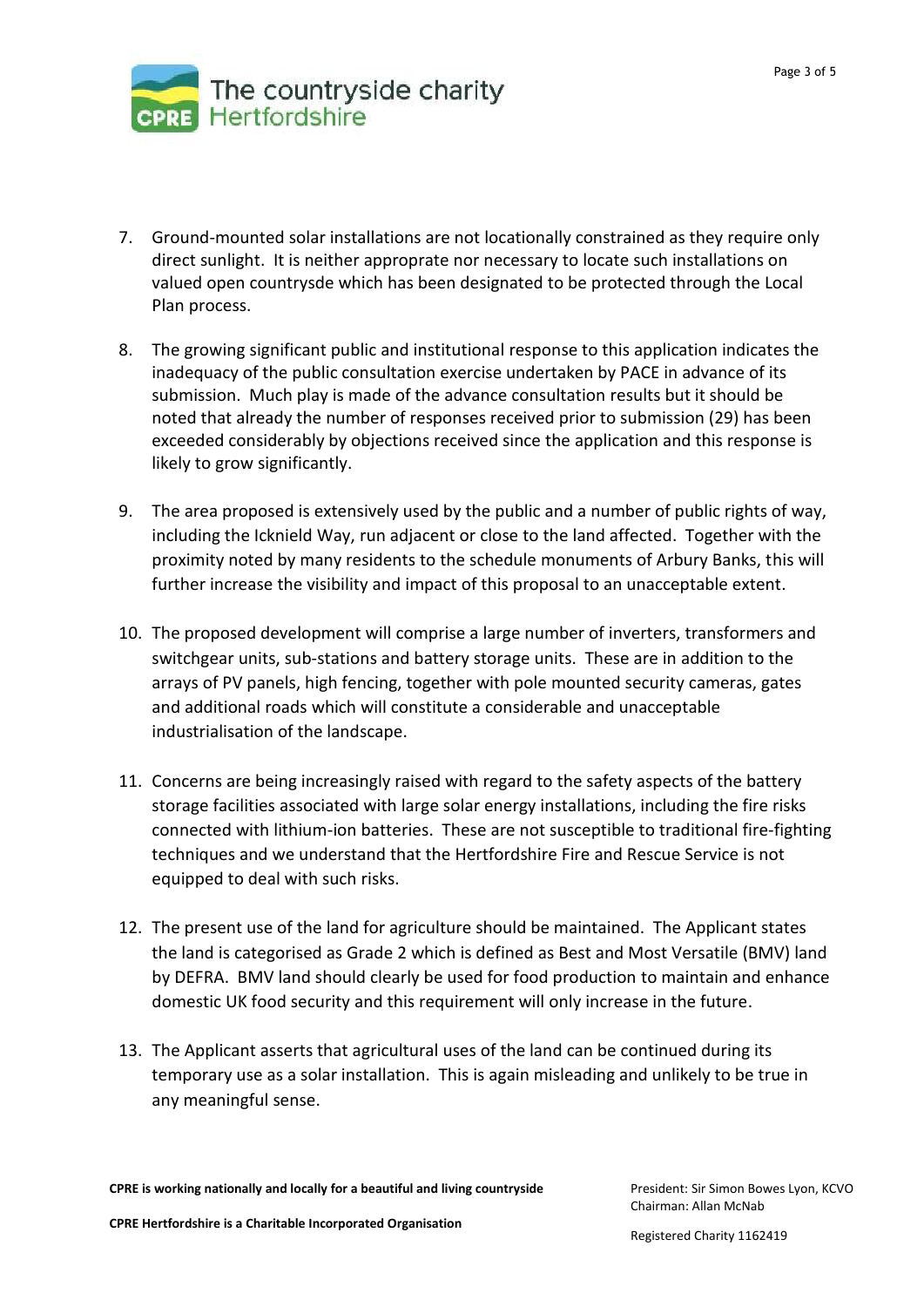

- 14. The present use of the land is for arable crop production and the suggested use for grazing animals would require a complete change of farming practice. It is self-evident that the presence of ground-mounted PV panels would severely limit the type and number of grazing animals which could be accommodated and it is inappropriate to assert that this is a viable alternative use.
- 15. The importance of open countryside has been constantly emphasised throughout the recent pandemic, and the beneficial aspects of maintaining such areas are likely to be increasingly recognised. Recent legislation such as the Environment Act emphasises the importance of maintaining and enhancing biodiversity.
- 16. Contrary to the Applicant's assertions, the 40 year timeframe proposed for the solar installation is not "temporary" for wildlife and habitats which would be irreparably harmed. Birds become injured or killed by mistaking the glass panels for water, small mammals get trapped in the fencing, and pollinators and other insects have their habitats compromised by extensive areas of solar panels.
- 17. Insufficient information has been submitted in support of the application to demonstrate that there would not be an unacceptable impact to protected and priority species and their habitats which may include species such as great crested newts, bats, dormice and skylarks. This is needed to enable the Council to demonstrate its compliance with statutory duties including its biodiversity duty under Section 40 of the Natural Environment and Rural Communities Act 2006 as updated by the Environment Act 2021, and to be able to assess properly any potential impacts upon protected species.
- 18. Without this information, the Council will be unable to assess appropriately the proposals and impacts on legally protected and priority species as required by the National Planning Policy Framework. Such requirements are likely to increase in the future and this information should be provided at the outline application stage.
- 19. CPRE Hertfordshire is also concerned by the negative screening decision with regard to the requirement for Environmental Impact Assessment and would ask the Council to reconsider its position on similar matters in the future due to the undeniable environmental impacts of proposals of this magnitude.
- 20. CPRE Hertfordshire has prepared a Policy [Statement](https://www.cpreherts.org.uk/news/our-policy-statement-on-solar-energy-installations-in-the-countryside/) which is attached, providing further information to assist in the determination of applications for ground-mounted solar installations. These concerns are particularly relevant with regard to designated protected areas.

**CPRE is working nationally and locally for a beautiful and living countryside**